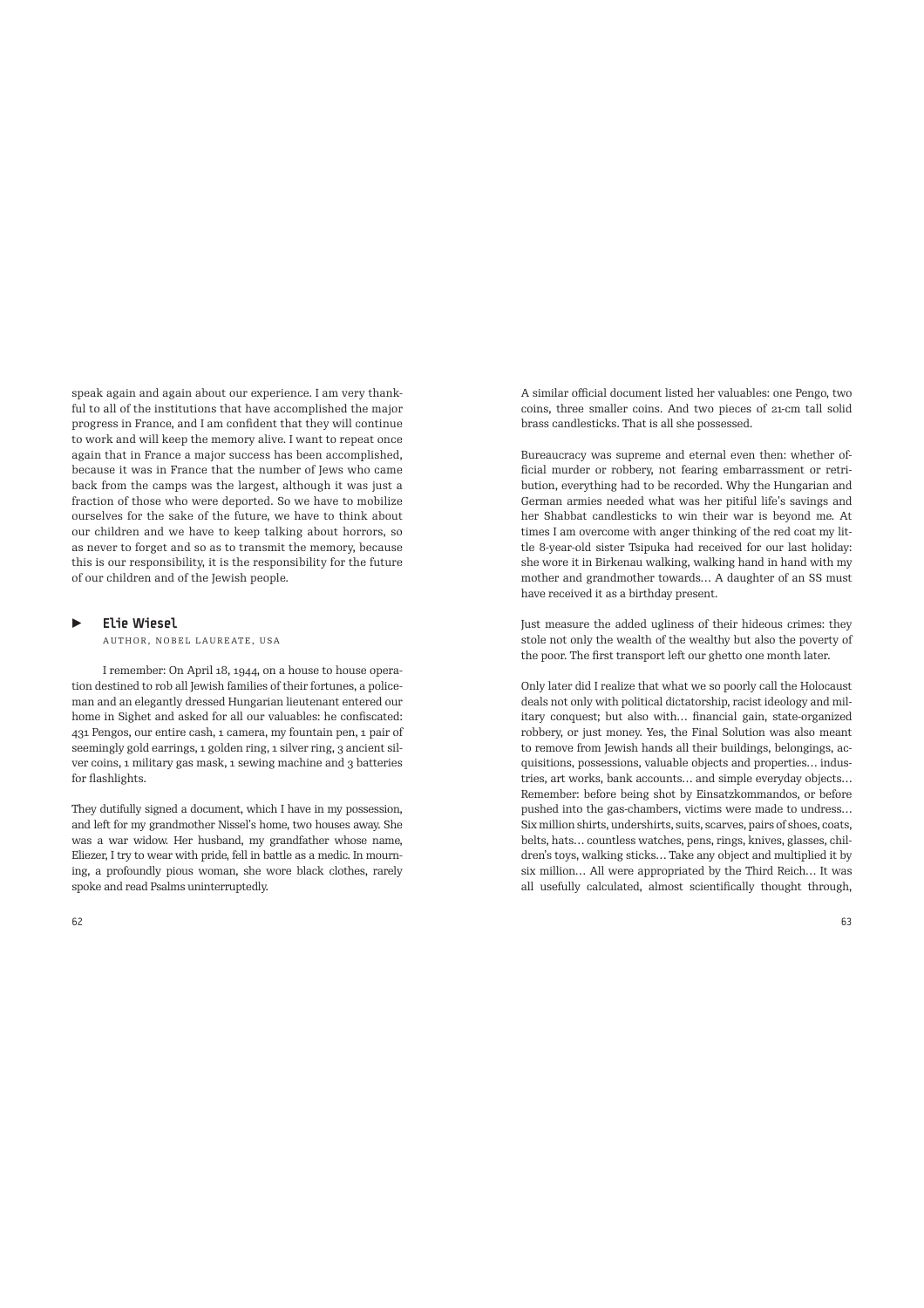programmed, industrialized… Jews were deprived of their identity, and also of their reality… In their nakedness, with names and title and relations worthless, deprived of their self-esteem, of being the sum total of their lives both comprised all that had accumulated in knowledge and in visible categories…

When the war ended, what was the first response to its unspeakable tragedy? For us individual Jews, the obsession was not vengeance but the need to find lost family members. Collectively, in all DP camps, a powerful movement was created to help build a Jewish State in Palestine.

In occupied Germany itself, the response moved to the judiciary. The Nuremberg Trials, the SS trials, the Doctors' trials. Wiedergutmachung, restitution, compensation: were not on the agenda. The immensity of the suffering and accompanying melancholy defied any expression in material terms. In liberated countries, in Eastern Europe, surviving Jews who were lucky enough to return to their homes and/or stores were shamelessly and brutally thrown out by their new occupants. Some were killed in instantaneous pogroms. Who had the strength to turn their attention to restitution?

Then came the Goldmann-Adenauer agreement on Wiedergutmachung. The first Israel-German conference took place early in 1953 in Vassenaar, Holland. Israeli officials and wealthy Jews from America and England allegedly spoke on behalf of survivors, none of whom was present. I covered the proceedings for Israel's Yedioth Ahronoth. I disliked what I witnessed. I worried it might lead to precarious reconciliation. It did. The icy mood of the first meetings quickly developed in friendly conversations at the bar. Then also, deep down, I opposed the very idea of "Shilumim" I felt that money and memory are irreconcilable. The Holocaust has ontological implications; in its shadow monetary matters seem quasi frivolous. In the same name of Israel's national interest, David Ben Gurion's attitude was, on the other hand, quoting the prophet's accusation of David, "Haratzachta vegam yarashta": Should the killer be his victim's heir? Logic was on his side; emotion was on mine.

In the beginning, we spoke about millions, at the end the number reached billions. International accords with governments, insurance companies, private and official institutions in Germany, Switzerland and various countries. In Israel, local industry benefitted from the endeavor. As did needy individual survivors elsewhere too, including Europe and America.

Throughout those years, chroniclers, memorialists, psychologists, educators and historians discovered the Holocaust as their new field of inquiry. Some felt inadequate and even unworthy to look into what mystics would call the forbidden ground. Having written enough pages on the subject, I confess that I am not satisfied with my own words. The reason: there are no words. We forever remain on the threshold of language itself. We know what happened and how it happened; but not why it happened. First, because it could have been prevented. Second, the "why" is a metaphysical question. It has no answer.

As for the topic before us this morning, I am aware of the debate that was going on within various Jewish groups on the use to be made of the monies requested and received: who should get how much: institutions or persons? The immediate answer is: both.

However, it is with pained sincerity that I must declare my conviction that living survivors in poor health or in financial need deserve first priority. They suffered enough. And enough people